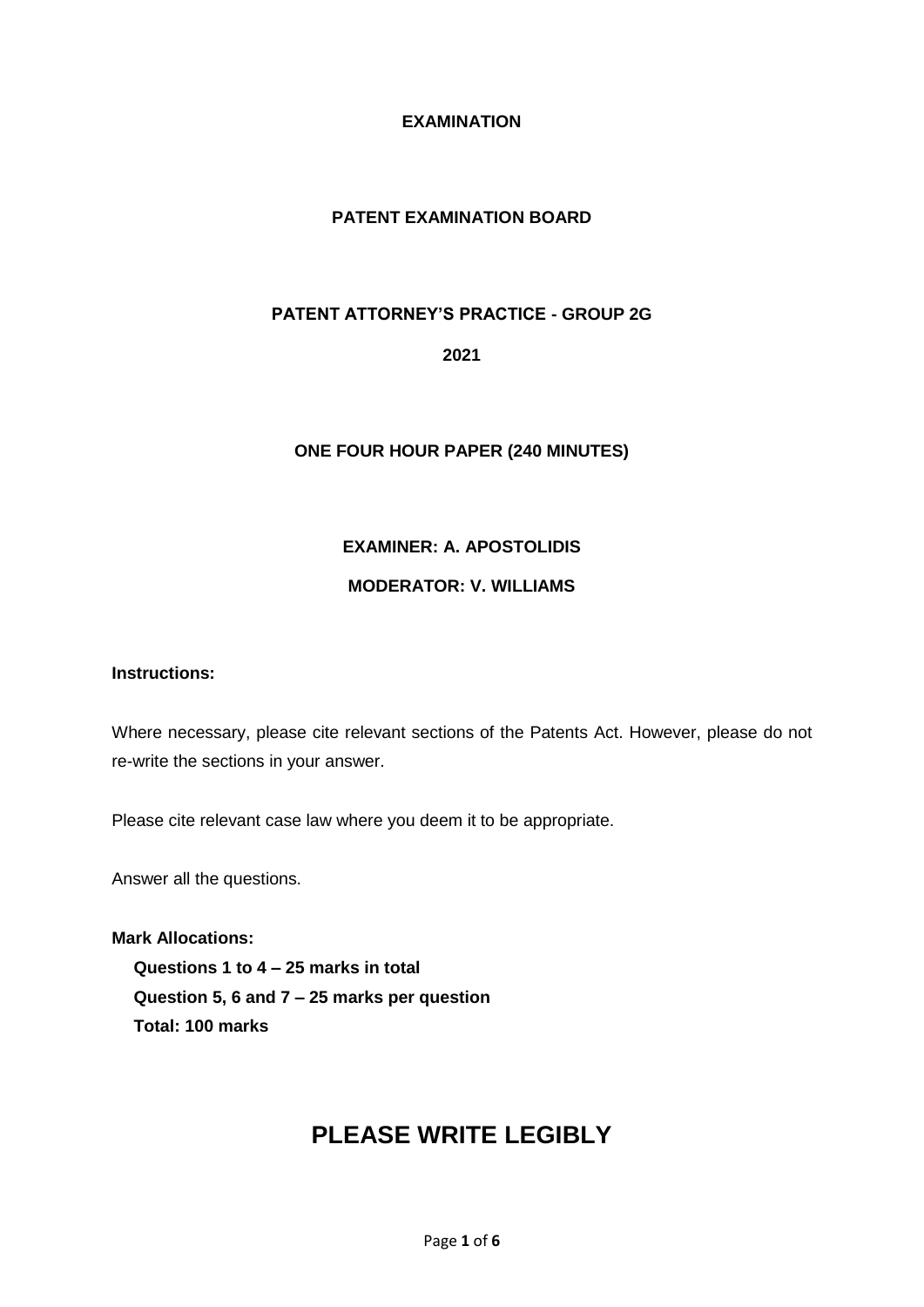# **Question 1**

Your client approaches you with a copy of a patent license agreement in terms of which client is licensed to manufacture and sell a patented printer. The license however is subject to the proviso that all consumables, which are not subject of the patent, be bought from the Patentee, even though consumables of the same quality are readily available from other sources.

Advise your client as to the lawfulness of the proviso.

#### **Question 2**

Your client instructs you to sue for patent infringement one month after the patent is granted. The alleged infringer is a well-established manufacturer of motor vehicles.

Advise your client as to what relief you would have requested over and above an interdict and damages/royalties and what problems may be encountered in succeeding in that relief.

#### **Question 3**

A client wishes to enforce a patent and asks you to review the claims of the patent. The following are relevant facts:

In the body of the specification of the patent to be enforced, there is a statement that "compound "Y" of the invention has heretofore been used to treat anxiety". It also states the combination of compound "Y" with diluent "X", in separate vials, results in a more stable mixture. You may assume the latter to be novel and inventive.

Claim 1 of the patent reads:

A kit comprising compound "Y", in a first vial, and a diluent comprising "X" in a second vial.

Claim 10 of the patent reads:

Use of compound Y in the manufacture of a medicament for the treatment of a disease.

Claim 12 of the patent reads:

Compound "Y" for use in treating obesity.

Claim 13 of the patent reads:

Use of compound "Y" for treating obesity.

- (a) Advise client on any issues that may arise concerning the validity of the claims. Also advise client of whether the validity can be cured and how you would do so. Assume there is fair basis for any of your proposals and there are no new matter issues.
- (b) Assume that while considering the validity of the patent, you receive, as the address for service, an application for revocation. Assuming that your advice is to amend the patent, advise your client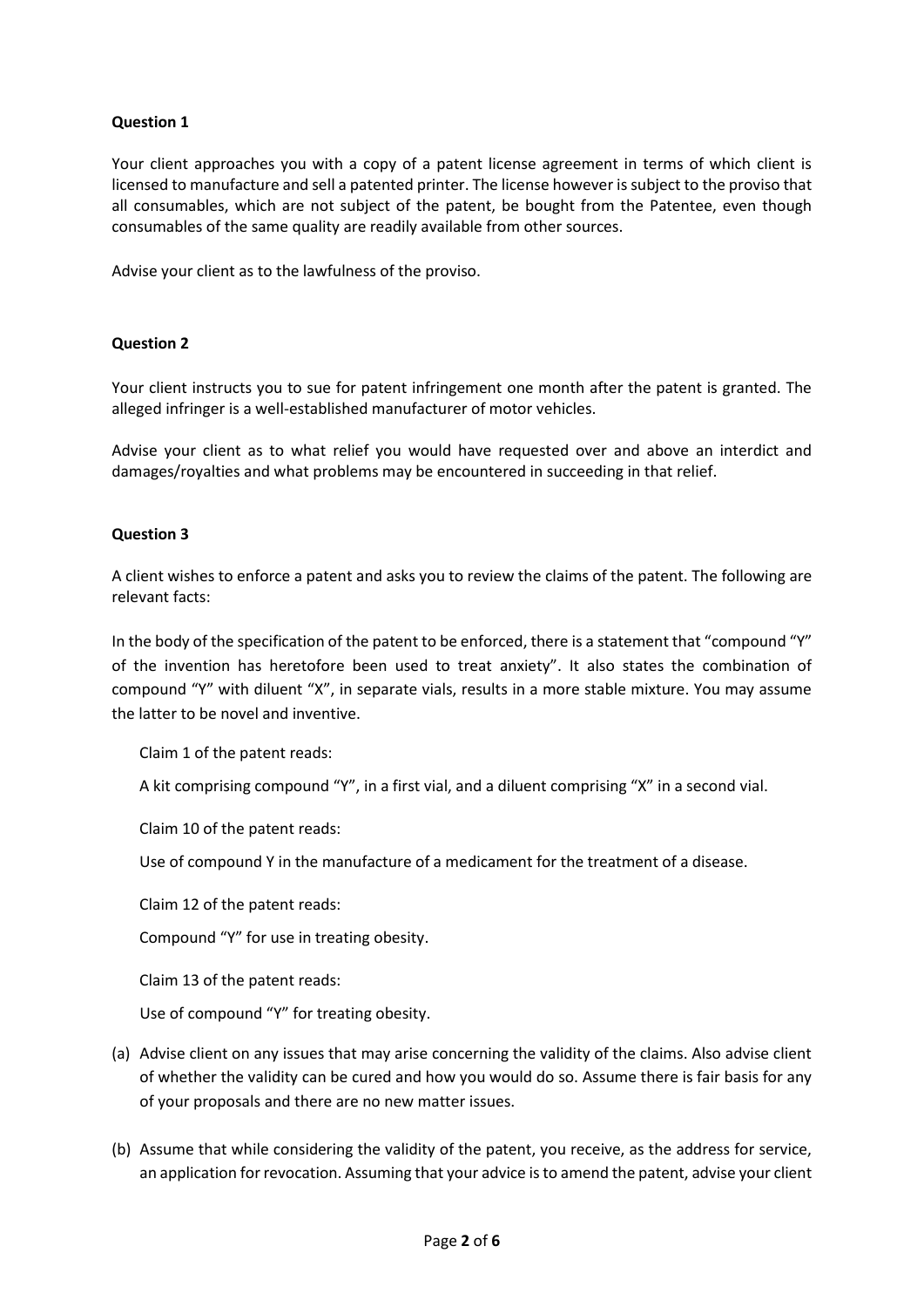briefly of the process to be followed to amend the patent having regard to the revocation application as well and what the effect of the amendment process will be on the patent.

## **Question 4**

You are approached by a local pharmaceutical company that wants to produce a Covid-19 vaccine in South Africa. You are told that there is a patent on the composition and manufacture of the vaccine. Before advising your client, you do some background research and discover that your client has a very small manufacturing plant that is geared to make simple solid form medicines and that its output capacity is 250 000 tablets a month.

What would you advise client having regard to the existing patent on the vaccine and its manufacture?

## **[Questions 1 to 4: 25 marks in total]**

## **Question 5**

You filed a complete patent application for your client, the application proceeding to grant. Your client contacts you to say that new pieces of prior art have been found in relation to the invention (i.e. your client did not know of the prior art at the time that the complete was granted). The invention comprises a screening panel for screening material that is washed over it. The first claim reads:

A screening panel, comprising:

- a. A flexible frame;
- b. A plurality of cross-flow slots and in-flow slots forming a regular pattern
- c. Either of the in-flow slots or cross-flow slots being arranged in a staggered pattern.

You notice the following in the body of the specification:

"Each compound slot is a combination of longitudinal (in-flow) slots and transverse (cross) flow slots."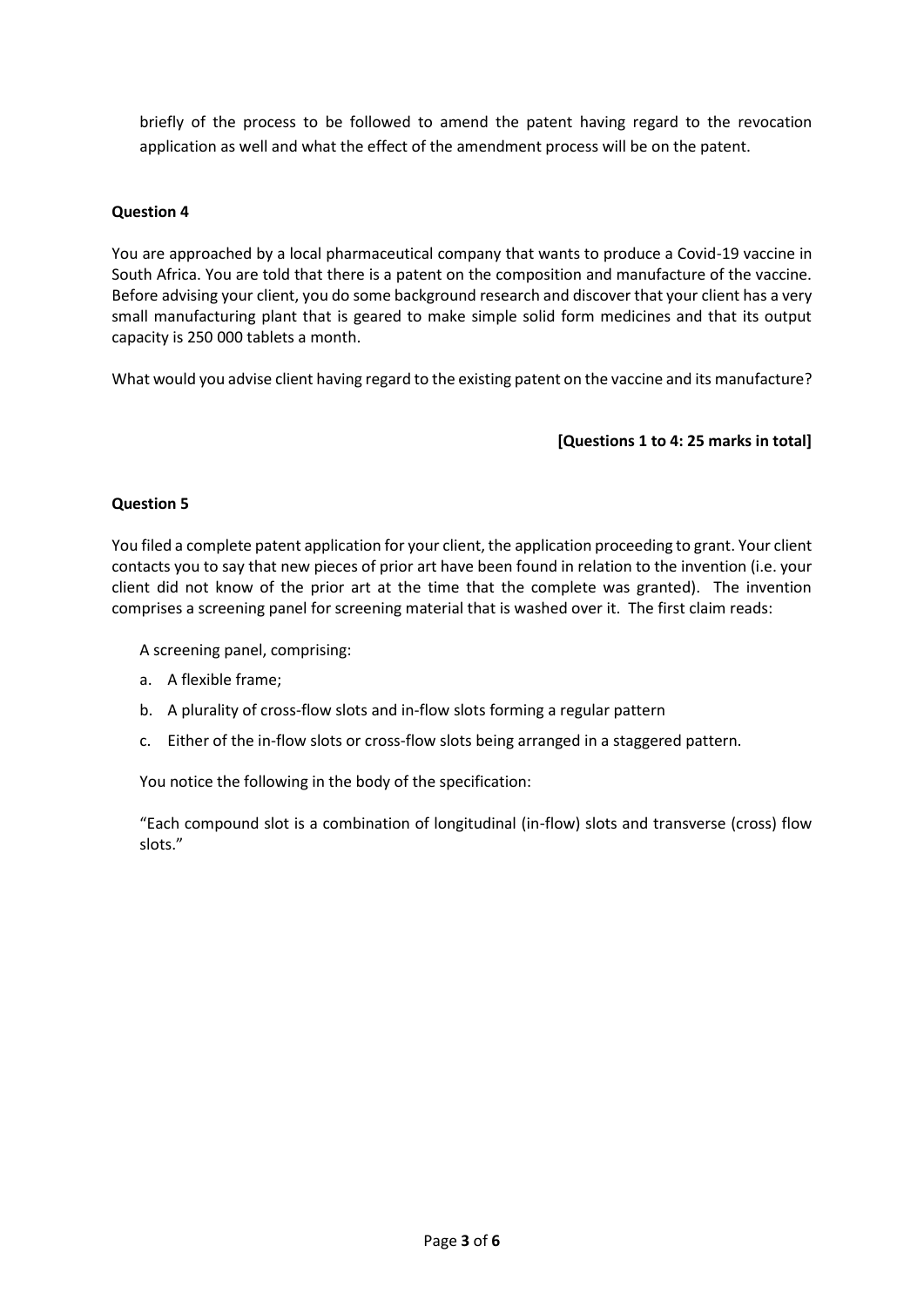**Prior Art Patent 1** – figure (you may assume that a flexible screening panel is disclosed)



**Prior Art Patent 2** – the figures below show different types of slot that could be used on a flexible screening panel.



Advise your client of the impact of the prior art and/or whether any amendments need to be made to save the invention as claimed. If there are potential amendments, please re-draft claim 1 to include your amendments, additions being underlined and deletions being struck through.

**[25 marks]**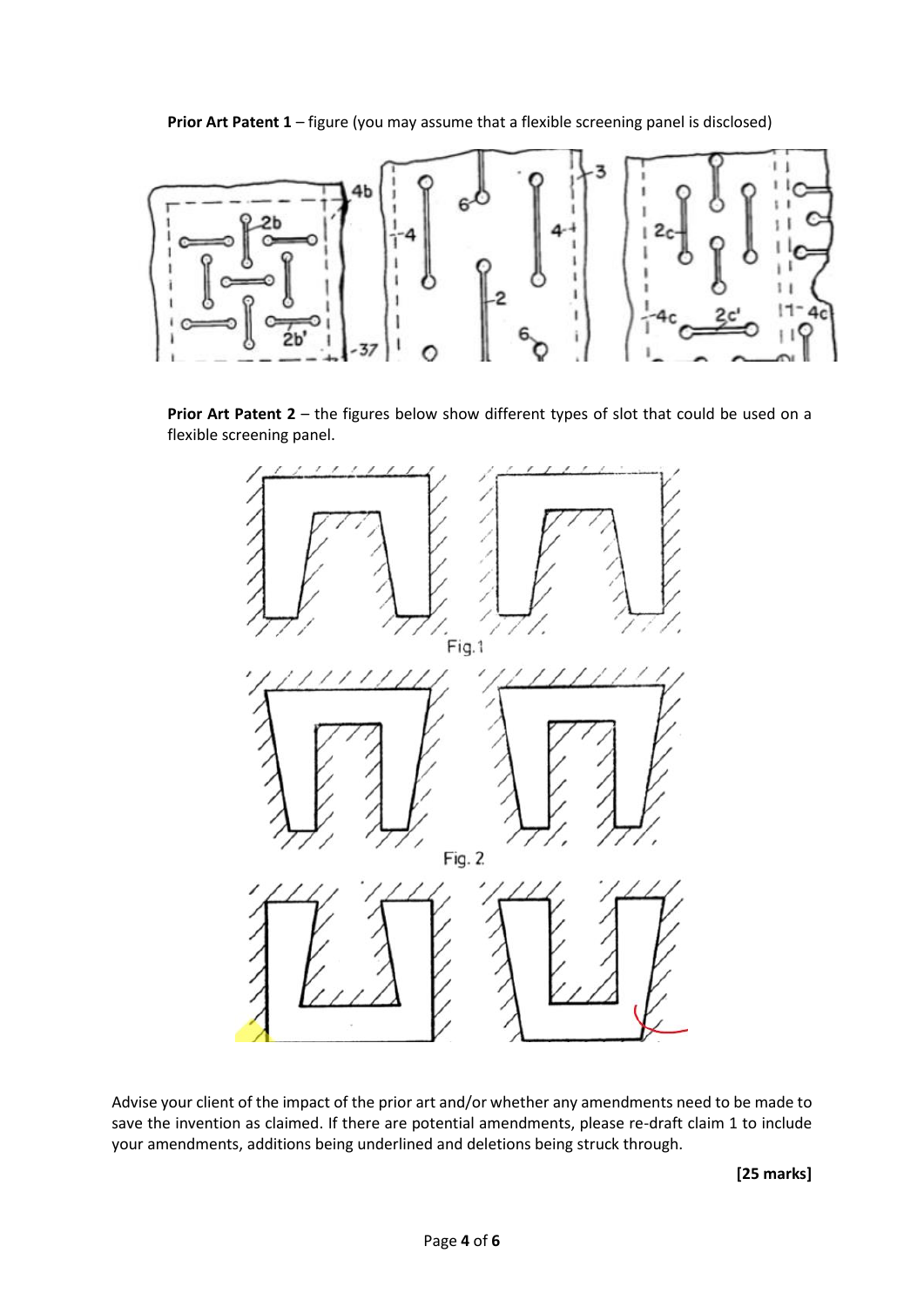## **Question 6**

During a consultation, your client tells you that he has a brilliant new invention. The invention concerns a radar system used to monitor slope stability in open cast mines, wherein the radar is mounted to a motorized automobile vehicle.

The radar system is known in that it was previously mounted on a trailer and hitched to a motor vehicle. Client also tells you that it was known since the year 2000 to monitor and detect precursor movements to predict if a slope wall will collapse or not. You are further told that different types of radar systems to the one in the invention have been used in military applications. In respect of the invention, your client tells you that its radar is stabilized vis-à-vis the automobile.

Finally, client's mechanical engineer is happy to state to a court that he thinks the invention is inventive.

Advise your client concerning novelty, inventiveness and the role of the expert, citing case law.

**[25 marks]**

## **Question 7**

Your client wishes to enforce its patent on an urgent basis. The first claim reads:

"The use of the compound [Rivaroxaban] for the manufacture of a medicament in an oral dosage form for the treatment of thromboembolic disorder for administration no more than once daily for at least five consecutive days, wherein said compound has a plasma concentration half-life of ten hours or less when orally administered to a human patient. wherein the thromboembolic disorder is pulmonary embolisms, deep vein thrombosis or stroke, and wherein the oral dosage form is a rapid release tablet."

The terms used in claim 1 are defined in the specification. Two of the definitions which your client draws your attention to are: